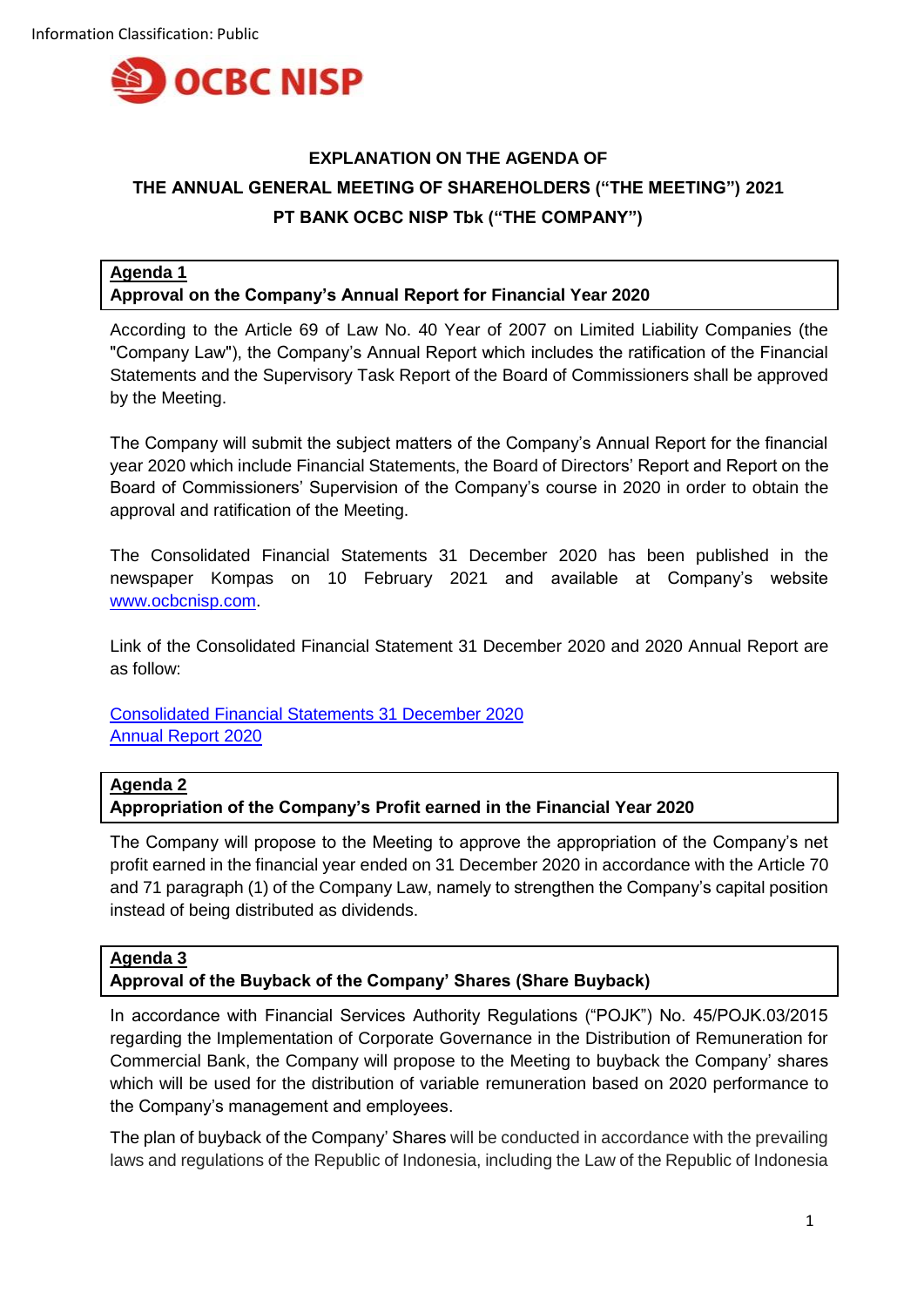

no. 40 year 2007 regarding Limited Company and POJK No. 30/POJK.04/2017 regarding Buyback of Shares Issued by Public Company.

### **Agenda 4**

**Approval of Recovery Plan Update in accordance with FSA Regulation No. 14/POJK.03/2017**

In Accordance with FSA Regulation No. 14/POJK.03/2017 regarding Recovery Plan for Systemic Bank, the Recovery Plan update that covers:

- a. Trigger level,
- b. Recovery Options, and/or
- c. Fulfilment of adequacy and feasibility of Bank's debt or investment instrument with capital characteristics.

is required to obtain an approval from its shareholders through the General Meeting of Shareholders.

Company will propose to the Meeting to approve the Company's Recovery Plan update.

### **Agenda 5**

#### **The Amendment to the Articles of Association of the Company**

The company will propose the amendment to the Company's Articles of Association in order to comply with POJK No. 15/POJK.04/2020 concerning Planning and Implementation of General Meeting of Shareholders of Public Companies ("POJK 15/2020"), POJK No. 16/POJK.04/2020 concerning Implementation of Electronic General Meeting of Shareholders of Public Companies, and POJK No. 14/POJK.04/2019 concerning Amendments to POJK No. 32/POJK.04/2015 concerning Increase in Capital for Public Companies by Providing Pre-emptive Rights.

#### **Agenda 6**

**Changes of the Company's Management along with the determination of their remuneration**

In accordance with Company's Article of Association, the appointment members of Board of Commissioners, Board of Directors, Sharia Supervisory Board and determination of their remuneration shall be decided by the Meeting.

In relation to the expiration term of office of members of the Company's Board of Commissioners, Samuel Nag Tsien and members of the Company's Board of Directors, Martin Widjaja, at the closing of the Meeting, pursuant to the recommendations from the Remuneration and Nomination Committee, it is proposed to appoint Helen Wong as Commissioner, effective after obtaining OJK approval until the closing of the Annual General Meeting of Shareholders in 2024, and to reappoint Martin Widjaja as Director effective since the closing of this Meeting until the closing of the Annual General Meeting of Shareholders in 2024.

In relation to the remuneration of the Board of Commissioners, Sharia Supervisory Board, and the Board of Directors, it has been determined at the Annual General Meeting Shareholders on 9 April 2019 for the financial year of 2020 to financial year of 2022, namely regranting the authority to OCBC Overseas Investment Pte. Ltd. as the majority shareholder upon the recommendation of the Remuneration and Nomination Committee to determine the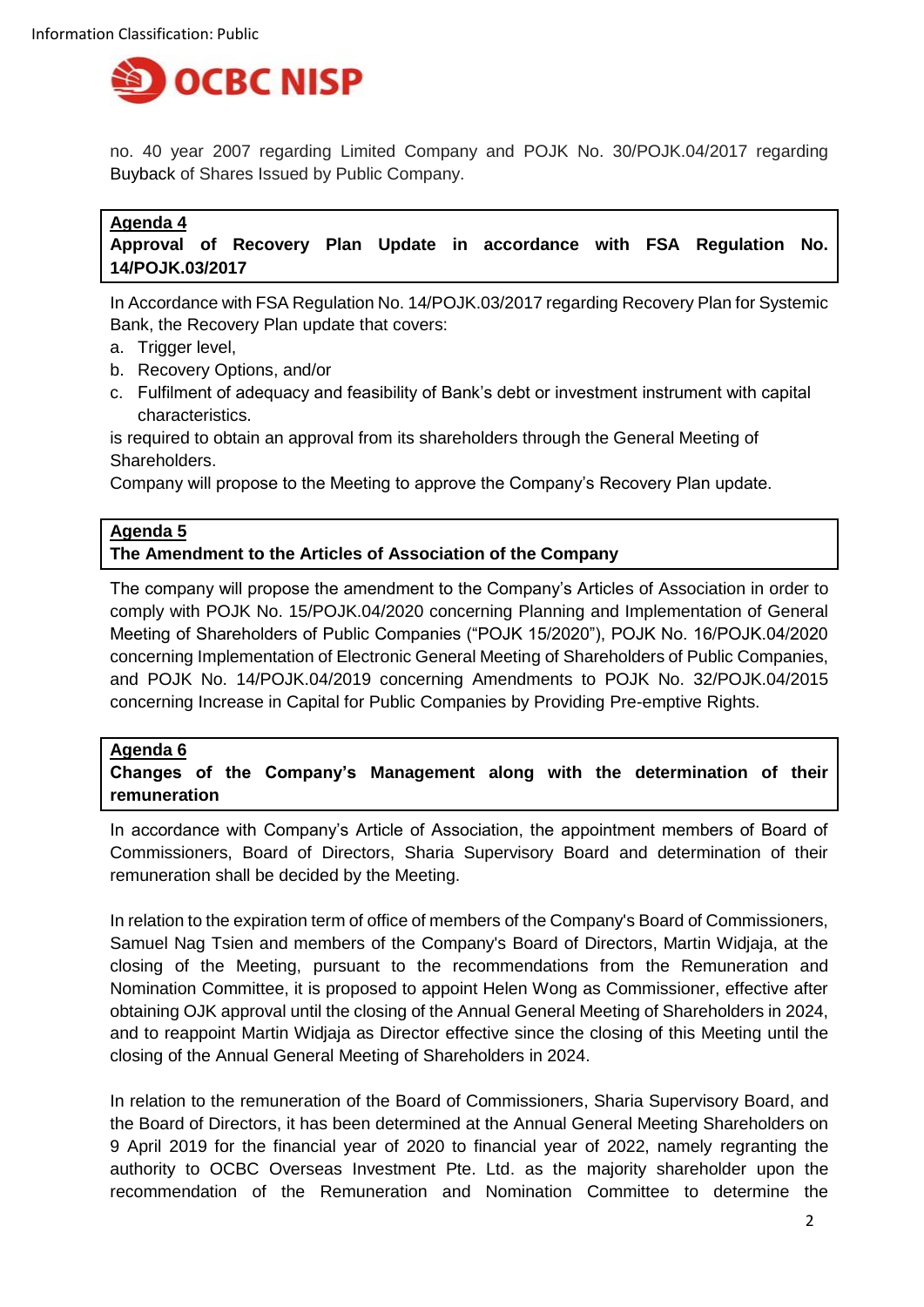

remuneration of the Board of Commissioners, and grant again the authority to the Board of Commissioners upon the recommendation of the Remuneration and Nomination Committee to determine the remuneration of the Sharia Supervisory Board, and Board of Directors.

### **Agenda 7**

# **Appointment of Public Accountant and Public Accounting Firm for the Financial Year of 2021**

In accordance with the Company's Articles of Association, Article 36A of POJK No. 10/POJK.04/2017 regarding Changes of POJK No. 32/POJK.04/2014 regarding the Plan and Implementation of General Meeting of Shareholders of Public Company, and Article 13 paragraph (1) of POJK No. 13/POJK.03/2017 regarding the Use of Public Accountant and Public Accounting Firm in Financial Services Activities, and since the determination of the Public Accountant and Public Accounting Firm for the financial year of 2020 still requires more time, the Company will propose to the Meeting to grant the power and authority to the Board of Commissioners based on the recommendation of Audit Committee, to appoint a Public Accountant and Public Accounting Firm to audit the books and records of the Company for the financial year 2020 in accordance with the criteria of POJK No. 13/POJK.03/2017, and to determine the honorarium and other requirements related to the appointment.

Whereas the curriculum vitae of the proposed members of the Board of Commissioners and Board of Directors are as follows: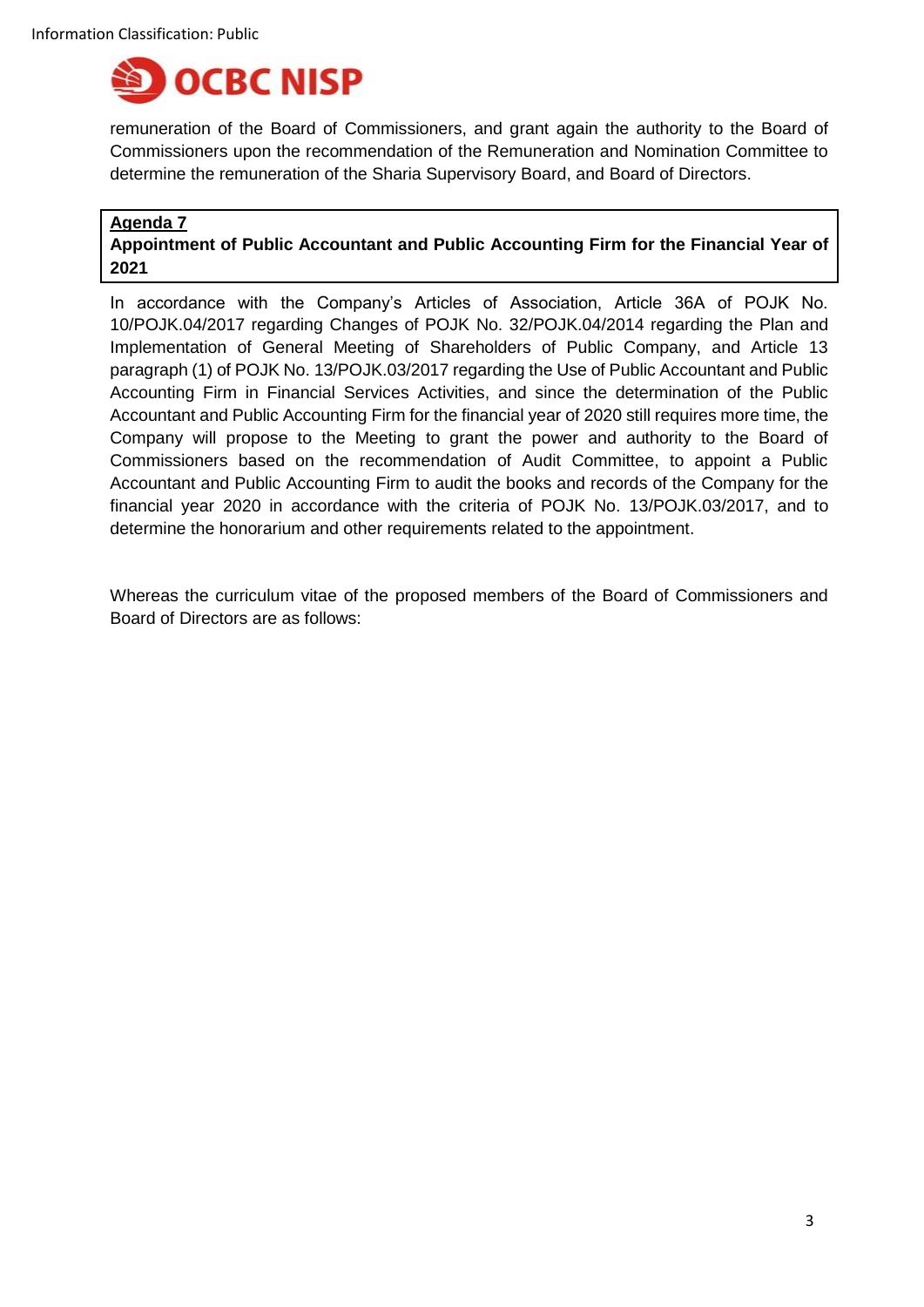

# **CURRICULUM VITAE OF COMMISSIONER CANDIDATE**

### **HELEN WONG**

Chinese Citizen, 59 years old Domicile: Singapore

### **Education**

Bachelor of Social Sciences - University of Hong Kong

### **Work Experience**



She has more than 35 years of banking experience and vast experience in Greater China, covering a wide range of roles in capital markets, syndicated finance and corporate banking.

- 1984: Management Trainee in OCBC Bank. The first China Desk Manager, based at the Hong Kong Branch.
- 1992: starting career in HSBC for 27 years
- 2010 2015: President and CEO of HSBC China based in Shanghai
- 2011: HSBC Group General Manager
- 2015 2019: HSBC Chief Executive for Greater China
- February 2020 now: Deputy President and Head of Global Wholesale Banking, OCBC Bank.